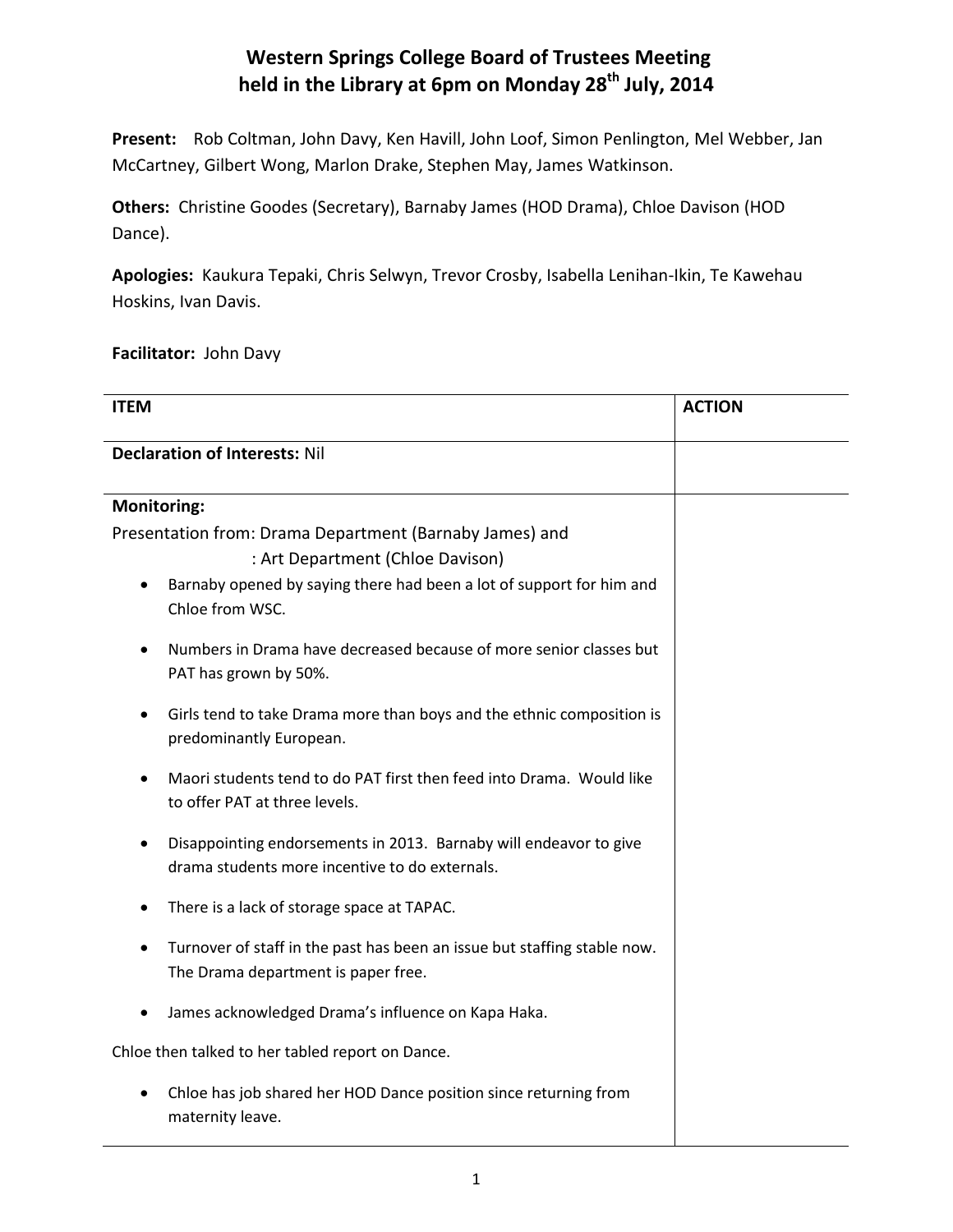| Dance an option subject at all levels offering a dance scholarship to<br>selected Yr 13 students.                                                                                                                                                                                                                                                                                         |           |
|-------------------------------------------------------------------------------------------------------------------------------------------------------------------------------------------------------------------------------------------------------------------------------------------------------------------------------------------------------------------------------------------|-----------|
| Male students make up around one quarter of each class.                                                                                                                                                                                                                                                                                                                                   |           |
| At all NCEA levels Dance students are at or above the national decile 8<br>average. Very few students are not achieving internal Dance<br>standards.                                                                                                                                                                                                                                      |           |
| In the 2 years that we have entered Dance Scholarship, WSC has had<br>٠<br>two students achieve Scholarship of only 20 Scholarships awarded each<br>year.                                                                                                                                                                                                                                 |           |
| Vision for the department is to maintain the high level of achievement<br>and to further develop links with the Dance community to provide WSC<br>students with a range of opportunities and experience.                                                                                                                                                                                  |           |
| John thanked Barnaby and Chloe for their presentations.                                                                                                                                                                                                                                                                                                                                   |           |
| <b>Strategic Decision:</b><br><b>Alternative Constitution</b>                                                                                                                                                                                                                                                                                                                             |           |
| Ken has had a meeting with Malcolm Glenny and Huia Hawke from the<br>Ministry and the outcome of that meeting was a request from the MOE<br>officials to meet and work with a Board committee in order to<br>incorporate the Board's current practices and future wishes into a<br>unique constitution which gives formal expression to the Board's<br>intention and current composition. |           |
| James said we need some sort of a resolution to go forward. Whanau<br>say Chris cannot partake officially because he is not a member of the<br>Board. James is happy to look at a two stage approach.                                                                                                                                                                                     |           |
| The task group should involve Te Kawehau, Chris Selwyn, Ken Havill,<br>٠<br>Rob Coltman and Simon Penlington.                                                                                                                                                                                                                                                                             |           |
| Although Simon does not intend to stand for election at the Mid-term<br>Elections he is happy to be co-opted onto the task group and also<br>happy to continue on the Discipline Committee.                                                                                                                                                                                               |           |
| The newly elected members of this task group are to be approached<br>for their agreement. Ken to get in touch with Te Kawehau and Chris<br>tomorrow.                                                                                                                                                                                                                                      | Ken to do |
| <b>Resolution:</b><br>That the WSC Board appoints a task group to work with the Ministry advisers<br>to develop an alternative constitution.                                                                                                                                                                                                                                              |           |
| Ken Havill / Rob Coltman<br>carried                                                                                                                                                                                                                                                                                                                                                       |           |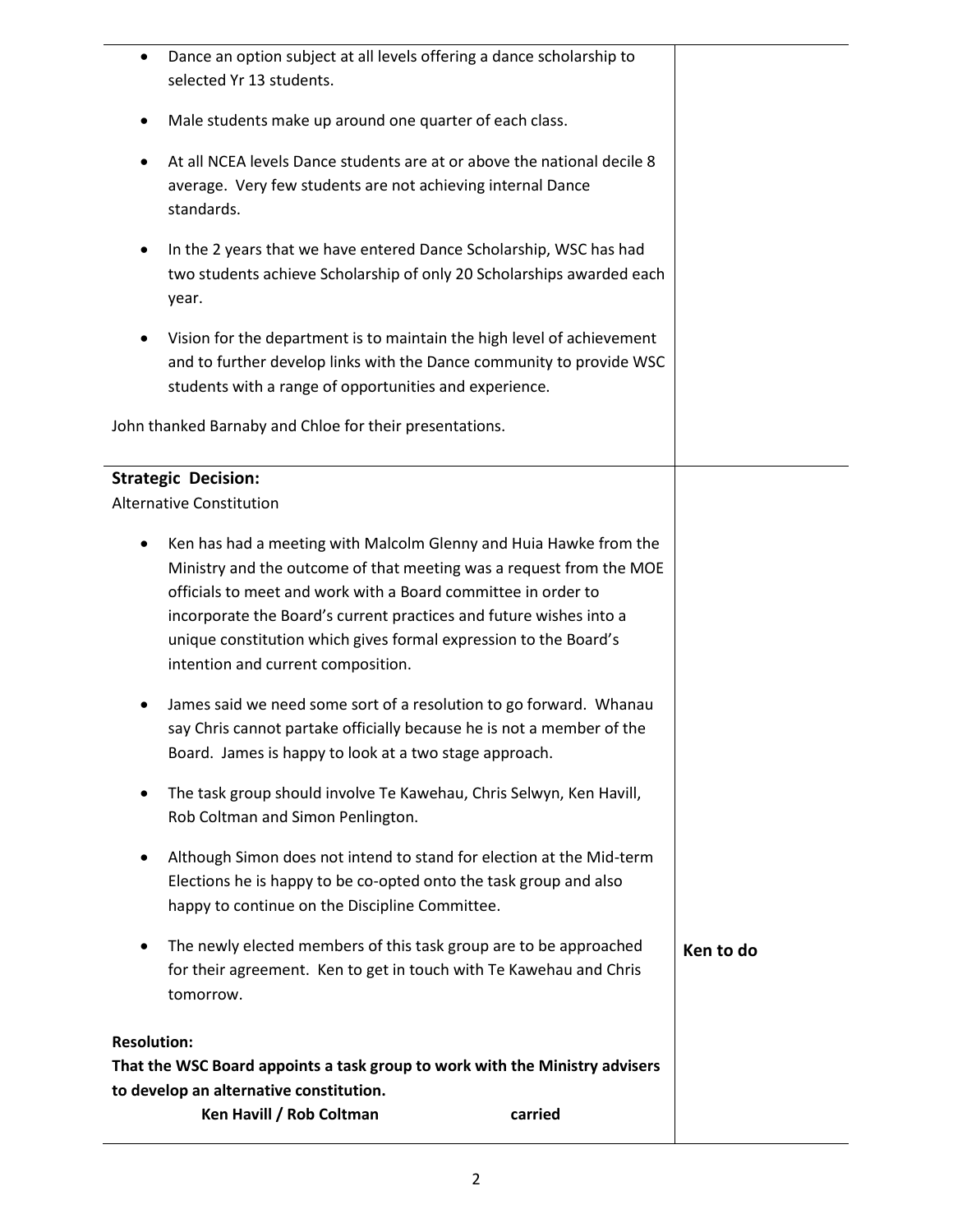| <b>Strategic Decision:</b>                                                      |  |
|---------------------------------------------------------------------------------|--|
| <b>Board Elections</b>                                                          |  |
| Simon, Gilbert and John Davy are not seeking re-election.<br>$\bullet$          |  |
| The board agreed on the Common date for this year's mid-term<br>$\bullet$       |  |
| election as Friday 14 <sup>th</sup> November, 2014.                             |  |
|                                                                                 |  |
| <b>Resolution:</b>                                                              |  |
| That the WSC Board declare that the date for this year's mid-term               |  |
| election is Friday 14 <sup>th</sup> November 2014.                              |  |
|                                                                                 |  |
| <b>Rob Coltman / Gilbert Wong</b><br>carried                                    |  |
|                                                                                 |  |
| 7.30: Break                                                                     |  |
|                                                                                 |  |
| <b>Strategic Decision:</b>                                                      |  |
| Policy Development                                                              |  |
| Discussion was entered into in relation to the tabled                           |  |
| Contraception Policy and the Drug-Free Policy.                                  |  |
| Ken said that after taking advice the Drug-Free Policy would not<br>$\bullet$   |  |
| be ratified tonight because more worked was needed on it.                       |  |
| The Contraception Policy has been to the staff and there are no<br>$\bullet$    |  |
| concerns.                                                                       |  |
|                                                                                 |  |
| <b>Resolution:</b>                                                              |  |
| That the WSC Board ratify the Contraception Policy.                             |  |
| Ken Havill / Simon Penlington<br>carried                                        |  |
|                                                                                 |  |
| <b>Strategic Discussion:</b>                                                    |  |
| <b>New School Planning</b>                                                      |  |
| Rob talked to this.                                                             |  |
| A special meeting was called on 4 <sup>th</sup> July to receive Maurice Harris' |  |
| (HFC) report commissioned by the Ministry.                                      |  |
| The Babbage report was in error so the piles and beams (sub-                    |  |
| structure) have been reviewed by HFC and in their opinion are                   |  |
| still good and consents will be applied for another 15 years.                   |  |
| As a board we need to evaluate the reports. We need to                          |  |
| continue to look at the Health and Safety side of things.                       |  |
| Suggestion that we ask Babbage to comment on the HFC review                     |  |
| of its report.                                                                  |  |
| We also need to obtain legal advice. No downside to doing it                    |  |
| now.                                                                            |  |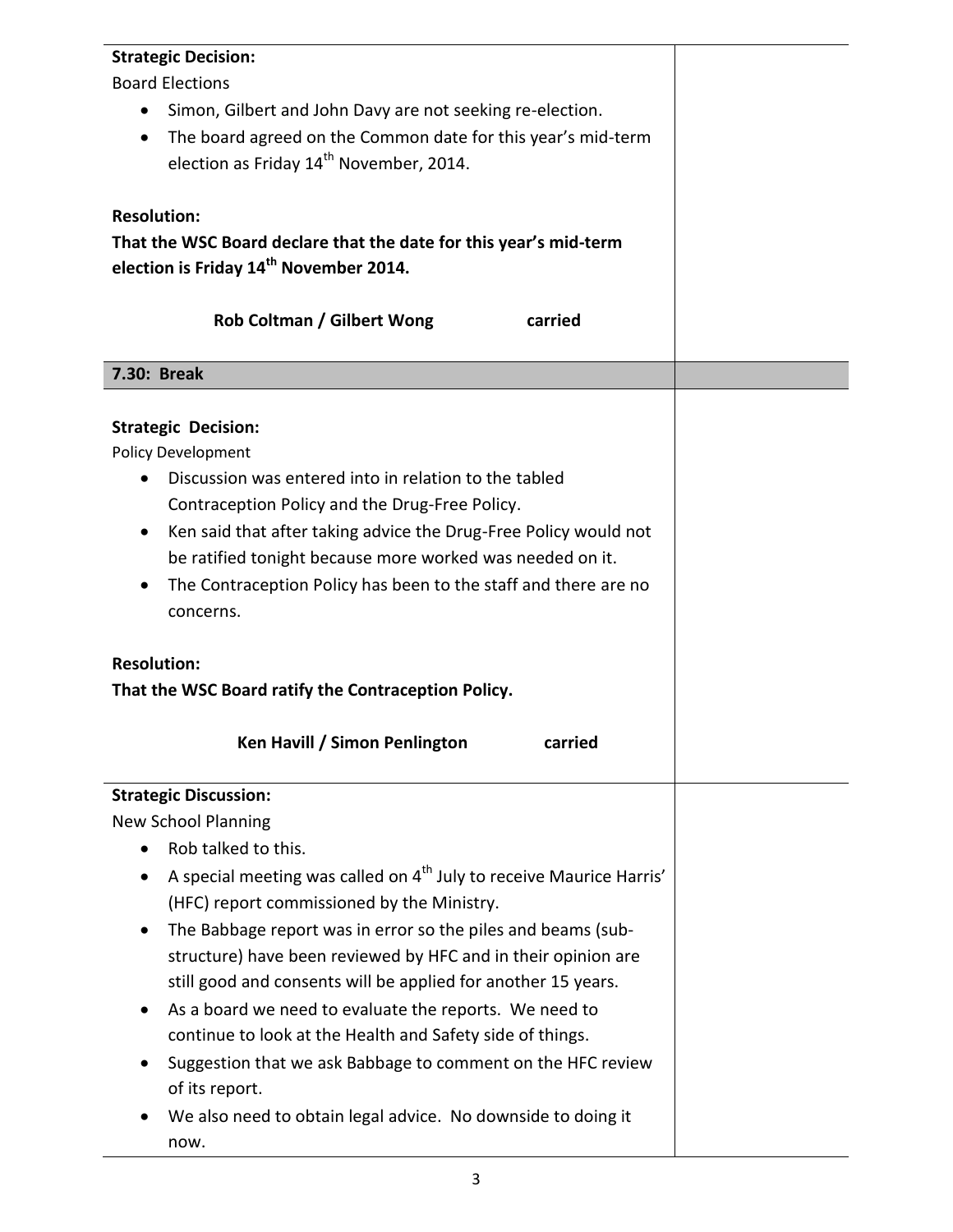|                    | Direct contact between us and Baggage seems pertinent to ask<br>"please explain".<br>Ken to make a copy of the Babbage Report available on request.<br>Rob to make a request directly to Babbage to please explain.<br>Also ask Davis Langdon for a copy of the consent application and<br>ask for a copy of the Jasmax Dilapidation Report. Rob to keep<br>board informed of the outcome.<br>Ken to keep community informed through the newsletter. Ken to<br>draft an update and let rob see it first before it goes into the next<br>newsletter.<br>Marlon said Yr 13 could write to their local MP about this. | Rob to do<br>Ken to do |
|--------------------|--------------------------------------------------------------------------------------------------------------------------------------------------------------------------------------------------------------------------------------------------------------------------------------------------------------------------------------------------------------------------------------------------------------------------------------------------------------------------------------------------------------------------------------------------------------------------------------------------------------------|------------------------|
| <b>Monitoring:</b> |                                                                                                                                                                                                                                                                                                                                                                                                                                                                                                                                                                                                                    |                        |
| Discipline         |                                                                                                                                                                                                                                                                                                                                                                                                                                                                                                                                                                                                                    |                        |
|                    | There have no suspensions since the last board meeting.                                                                                                                                                                                                                                                                                                                                                                                                                                                                                                                                                            |                        |
|                    | <b>Identifying Agenda Items for next meeting:</b>                                                                                                                                                                                                                                                                                                                                                                                                                                                                                                                                                                  |                        |
|                    | Co-option of Tracey Watkinson to replace James Watkinson                                                                                                                                                                                                                                                                                                                                                                                                                                                                                                                                                           |                        |
|                    | Co-governance (standing item)                                                                                                                                                                                                                                                                                                                                                                                                                                                                                                                                                                                      |                        |
|                    | Discussion on very few girls doing Science (Physics)                                                                                                                                                                                                                                                                                                                                                                                                                                                                                                                                                               |                        |
| $\bullet$          | Scholarships - review underway                                                                                                                                                                                                                                                                                                                                                                                                                                                                                                                                                                                     |                        |
|                    | Property update on new build                                                                                                                                                                                                                                                                                                                                                                                                                                                                                                                                                                                       |                        |
|                    | Reunion Update                                                                                                                                                                                                                                                                                                                                                                                                                                                                                                                                                                                                     |                        |
|                    | <b>Branding Update</b>                                                                                                                                                                                                                                                                                                                                                                                                                                                                                                                                                                                             |                        |
|                    |                                                                                                                                                                                                                                                                                                                                                                                                                                                                                                                                                                                                                    |                        |
|                    | <b>Administration:</b>                                                                                                                                                                                                                                                                                                                                                                                                                                                                                                                                                                                             |                        |
|                    |                                                                                                                                                                                                                                                                                                                                                                                                                                                                                                                                                                                                                    |                        |
| <b>Resolution:</b> |                                                                                                                                                                                                                                                                                                                                                                                                                                                                                                                                                                                                                    |                        |
|                    | "That the board accepts the minutes of the meeting held on $23^{rd}$ June,                                                                                                                                                                                                                                                                                                                                                                                                                                                                                                                                         |                        |
| 2014."             |                                                                                                                                                                                                                                                                                                                                                                                                                                                                                                                                                                                                                    |                        |
|                    | <b>Gilbert Wong / Jan McCartney</b><br>carried                                                                                                                                                                                                                                                                                                                                                                                                                                                                                                                                                                     |                        |
| <b>Resolution:</b> |                                                                                                                                                                                                                                                                                                                                                                                                                                                                                                                                                                                                                    |                        |
|                    | "That the board accepts the correspondence of the 28 <sup>th</sup> July 2014                                                                                                                                                                                                                                                                                                                                                                                                                                                                                                                                       |                        |
| meeting.           |                                                                                                                                                                                                                                                                                                                                                                                                                                                                                                                                                                                                                    |                        |
|                    | <b>Stephen May / Gilbert Wong</b><br>carried                                                                                                                                                                                                                                                                                                                                                                                                                                                                                                                                                                       |                        |
|                    |                                                                                                                                                                                                                                                                                                                                                                                                                                                                                                                                                                                                                    |                        |
|                    |                                                                                                                                                                                                                                                                                                                                                                                                                                                                                                                                                                                                                    |                        |